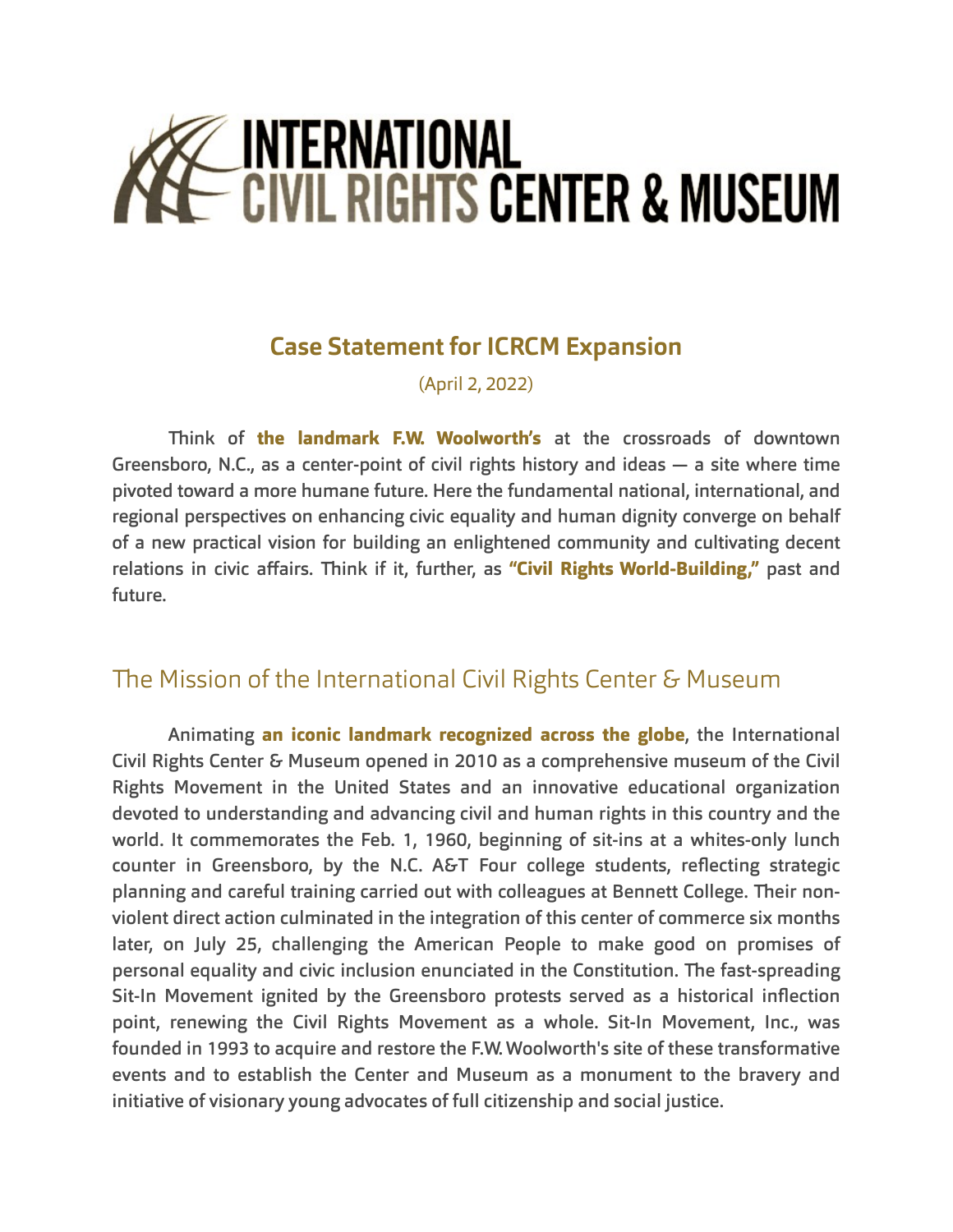### A *Teaching* Landmark

Unlike many other museums and centers portraying and/or advocating themes of civil progress, this institution occupies its most significant artifact: the place where the transformative events occurred, which remains alive with the memory of possibility. The national civil-rights landmark F.W. Woolworth's serves as an internationally resonant symbol for **the opening up of America's imagination of a progressive political world made up of full and equal citizens interacting with mutual dignity in the civic domain**. As the centerpiece of an educational and programming organization, established on Feb. 1, 2010, the Civil Rights Museum has garnered a stellar reputation for promoting understanding of struggles for freedom, equality, and justice in the United States and across the world. The exemplary non-violent direct action of those who initiated and joined the Greensboro Sit-Ins was sustained over a period of six months, until the successful integration of the lunch counter on July 25. The civic wisdom about the nature of a decent and enlightened community that emanates from this teaching landmark continues to be promoted effectively through our permanent and changing exhibitions, as well as through our public program offerings. The messages embedded in this place and communicated by our professional interpreters are more timely today than at any time since the national Sit-In Movement was initiated in this place 62 years ago this year.

 Funding support from corporations, foundations, government entities, private citizens, and tax credit investors made the opening of the private, non-profit ICRCM a reality. It should be noted that our start-up period occurred during an economic downturn that had a destructive impact on many small businesses. Like other cultural attractions, the Civil Rights Museum was not immune to the challenges presented by tough financial times, nor those resulting from the recent Covid-19 crisis, during which a reported onethird of the nation's museums were forced to close permanently. But in spite of undercapitalization, the ICRCM achieved remarkable success in settling \$34 million in tax-credit debt retirement and sustaining vigorous operations. Notwithstanding the effects of the pandemic, we continue to move forward with all aspects of our operations, consolidating the second phase of the ICRCM's founding by supplementing our public tours and laying plans for the third phase of adding exhibits and developing the Center as a hub for envisioning the nation's New Constitution based on the Reconstruction Amendments (**the "1868 Project"**). In the current political environment in this country, it is evident that there is a great need for African-American-led organizations of all kinds not only to continue to survive but to grow and develop in strength, commitment, and purpose as we open the Museum's doors and the people's imaginations for the next generations of citizens.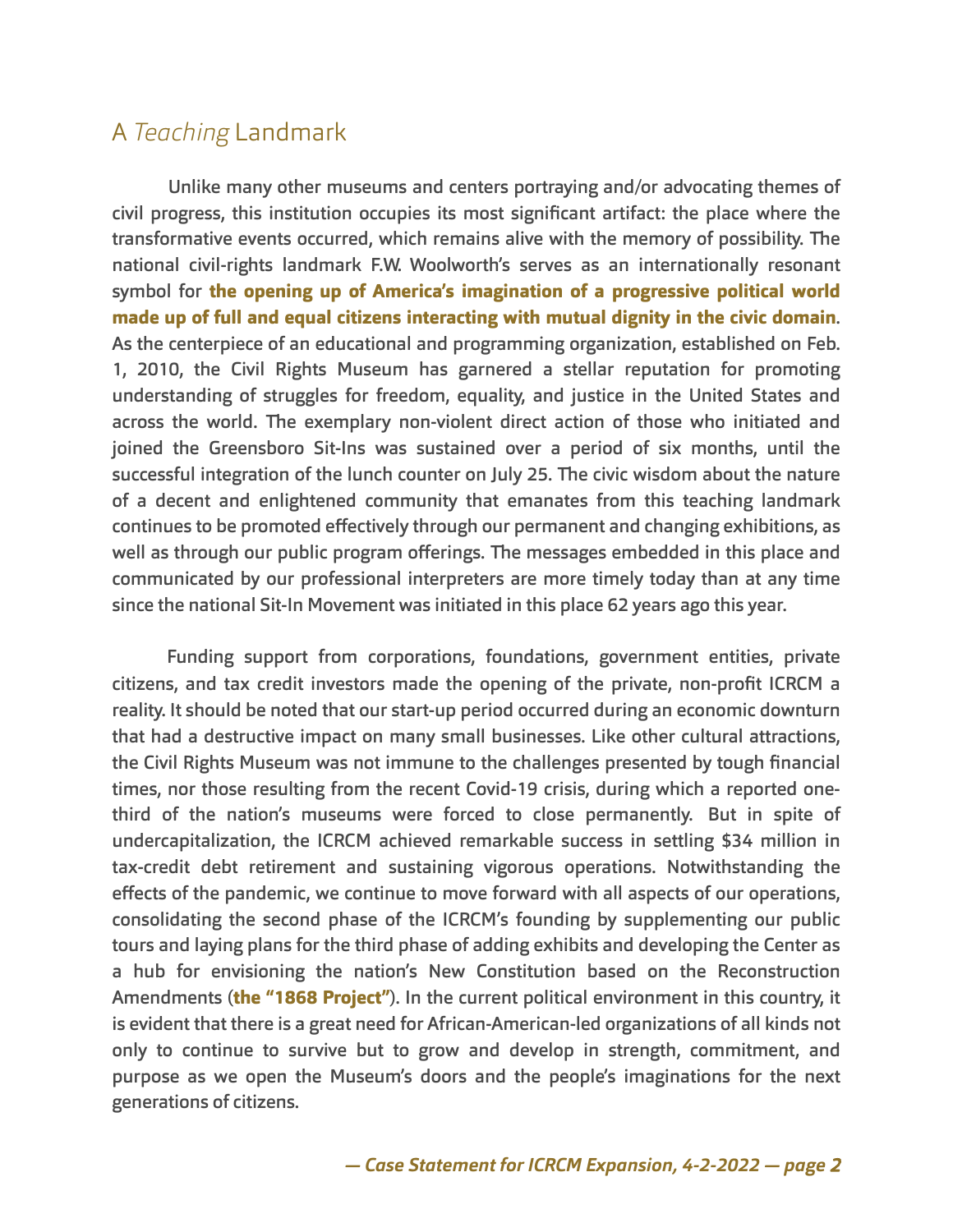# Acquisition of Adjacent Property for Institutional Expansion

Our objective in expanding the physical plant and land base of the ICRCM, by acquiring the property adjacent to this restored site of the beginning of the national 1960 Sit-In Movement and this recognized international site of social conscience, is to continue to grow into becoming **the nation's central organization for the advancement of the vision of a Civil-Rights America**. The property in question is a modern 5-story brick bank building, located at the corner of West Market and 100 South Elm Street, with 2.2 acres of land filling out the city block, at the center crossroads of the downtown. (The F.W. Woolworth's Building stands on the corner at the other end of the block, and the City and County Governmental Center is located in the block immediately to the West.) The subject property is was purchased by the private, non-profit Sit-In Movement, Inc., on March 31, 2022.

Our most urgent intent is to protect the iconic, but landlocked, building at 134 South Elm Street from surrounding development and have it meet eligibility standards for inscription as part of **a serial listing of American Civil Rights properties as a World Heritage Site by UNESCO**. We will use the additional space for Museum expansion as our reputation and outreach continue to grow. The World Heritage inscription project has been underway for the last five years and, as we work to meet the international standards, including protection of the immediate environment of the historic property, there is great probability that our Museum will be included on a list of 10 civil rights landmarks to be nominated officially by the United States. The confirmation of our importance to the world will further enable the ICRCM to continue as a self-sustaining non-profit organization. Once we have completed the process and, if this nomination is subsequently endorsed by UNESCO, as we hope, the Greensboro Sit-In landmark will be the only cultural World Heritage Site in North Carolina — a tribute to African-American insistence on cultural advancement in this State which will in turn accrue to the good reputation of the community as a whole. The benefit will extend to generations of children to learn about America's best story — the determined fight for personal freedom and full citizenship, with a focus here beginning with the peaceful protests organized by young people against racially segregated dining facilities, which culminated in a successful racial desegregation. That intensely democratic initiative still spurs a Southern city's aspirations for racial harmony.

With this vision, we are seeking financial support to help move this constructive endeavor forward substantively at a time when prominent foundations and corporations have committed to targeting resources to the enhancement of demonstrated success in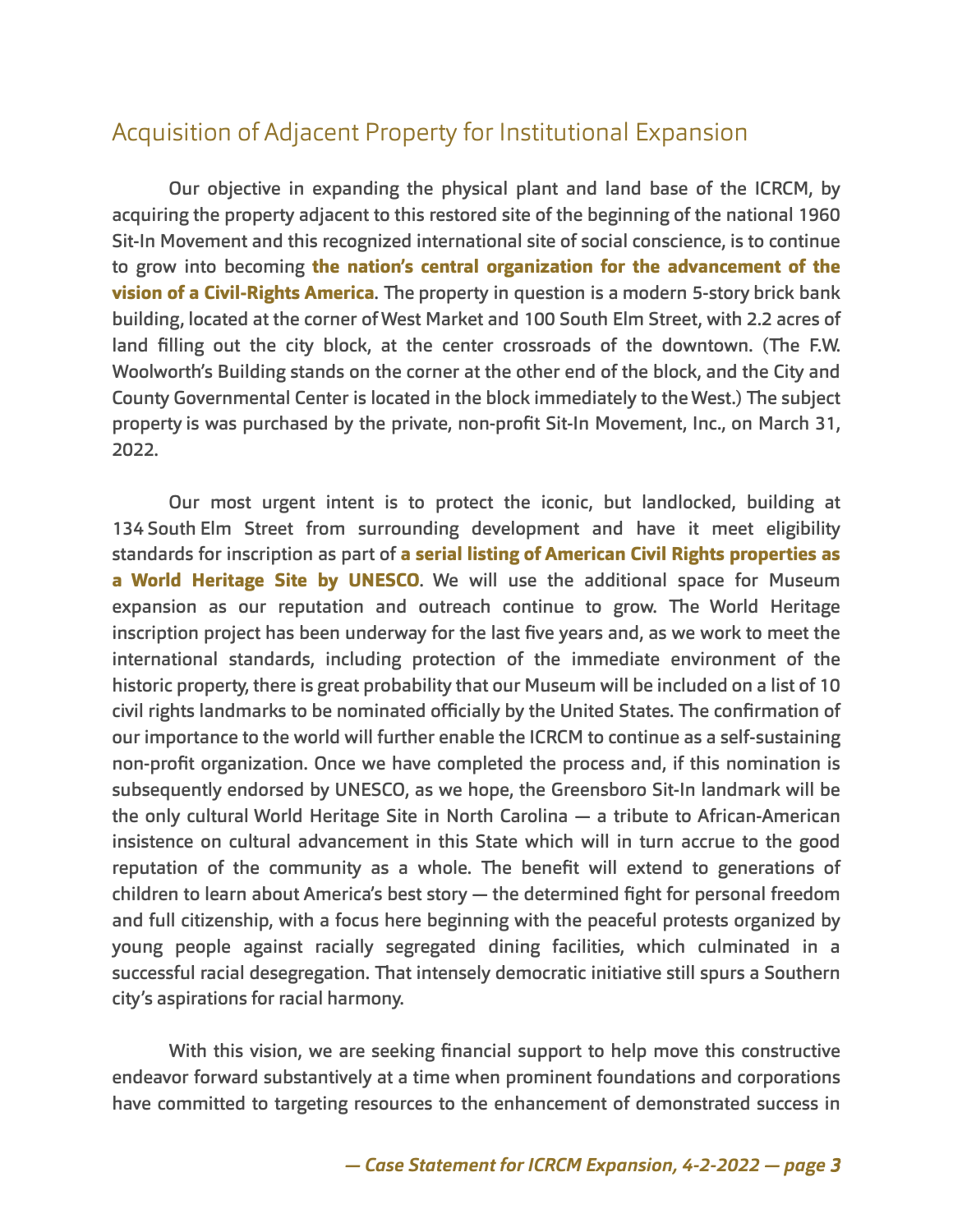promoting new ideas for the evolution of American society, as well as a recovery from the effects of racial injustice.

# Themes for New Institutional Advancement  $-$ Building out the Civil Rights Center and Museum

All of our organizational themes for the expansion fall under the general aegis of *"***!***e New Constitution"* concept, which focuses on the further envisioning and implementation of the post-Civil-War treaty of civil peace among the American people. These solemn promises were committed to reconceiving a nation regenerated from violent internal conflict to the fulfillment of guarantees of full citizenship and personal rights. This general theme  $-$  of **reconstructing a national community outward from the centerpiece of a new model of the status and character of the human being**, instead of matching the person to the polity — constitutes the greatest contribution ever made by the United States to world civilization. We anticipate using this regenerative idea as the organizing concept of our ever more substantial international programs, instructing the world about new possibilities for enlightened human community.

Included in our plans will be new permanent as well as changing exhibits, along with public educational programs and creative scholarship, that will build out the ICRCM's intersection of national, international, and regional perspectives on *civil rights* as the key to innovative and humane community at all levels.

\_\_\_\_\_\_\_\_\_\_\_\_\_\_\_\_\_\_\_\_\_

#### — I. National Dimensions

The ICRCM will continue to maintain and improve its Permanent Exhibit, which includes the restored lunch counter and "Battlegrounds," supporting urgently needed civic education about the American Civil Rights Movement — all arising from a site where a vision of a better America was glimpsed in the action of four N.C. A&T students at an F.W. Woolworth's on Feb. 1, 1960, which served as an inflection point where history shifted from what had been the conventionally settled discriminatory and exclusionary order of the past. But we now see that additions to the Museum's well-regarded narrative, and extensions into a fuller account of that story over a longer time span, need to be made. The Civil Rights Movement has always been available to be understood as a necessary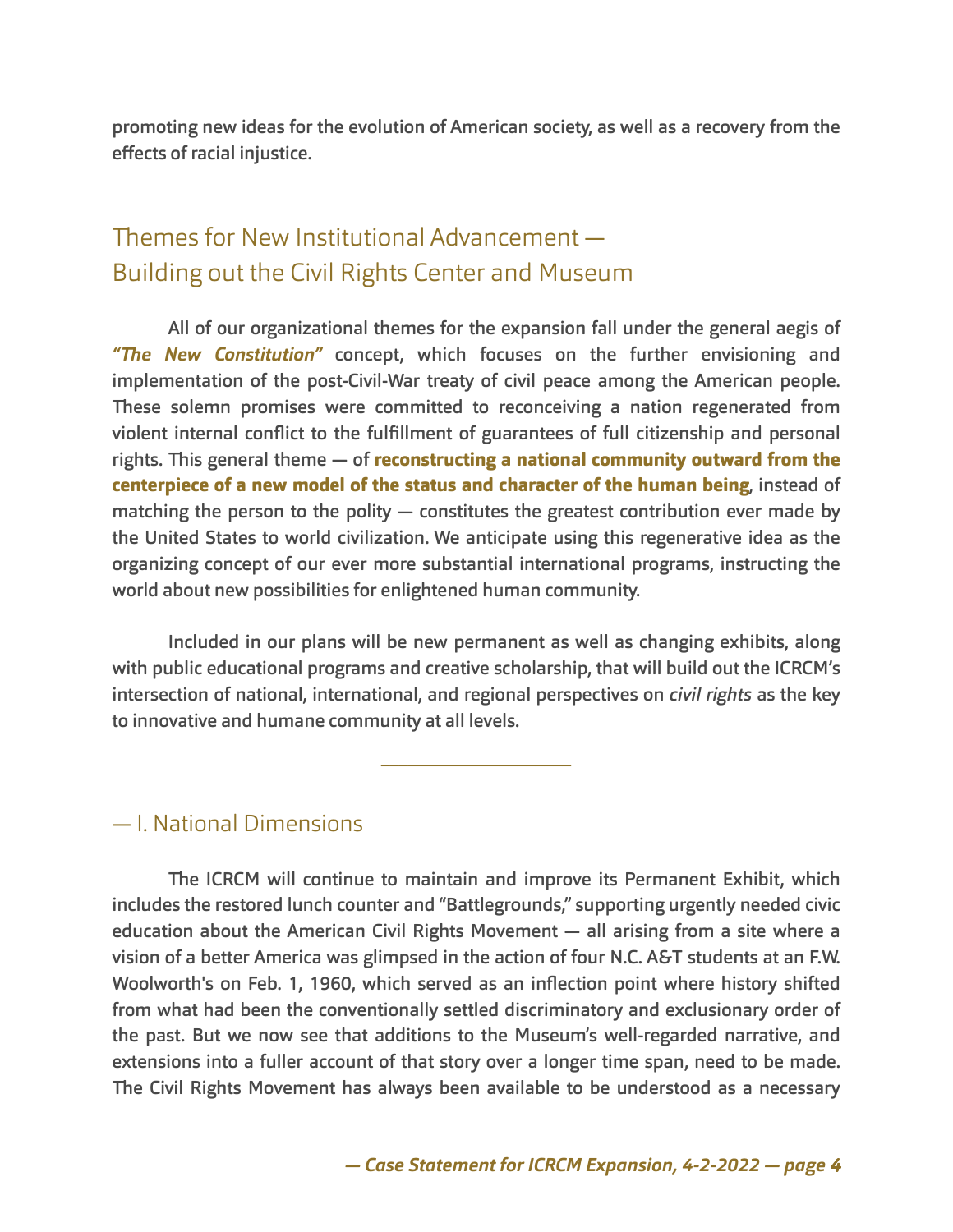part of the on-going constitution making of the United States. The leaders of the Movement strategically and specifically observed that the justification of their actions arose from constitutional promises that the people had already made to themselves in the most solemn and intentional manner that they can, by adding words to the text of their most civically sacred foundational law.

The Civil Rights Museum is an increasingly compelling historic-site-based organization, with a national profile, committed to explaining and advancing the idea of "The New Constitution" of the United States (with its core statements containing the post-Civil War Amendments  $-$  13th, 14th, and 15th, from the later 1800s) These can be understood as **regenerating the whole American constitutional project through a transformed, newly invented concept of full and equal citizenship, along with the recognition of fundamental rights to all persons in the country**. What has been missing in the United States overall, since the beginning of this civic reconstruction in the period around the 1860s, and later under opposition from the Jim Crow Regime, is the practical envisioning of what the national community would look like if the words of the constitutional phrases were brought to life and made true. A project like this — involving "imaginative configuration" on a large scale, urgently needed after a century and a half of resistance and civil decline — is precisely the sort of work suited to a creative cultural organization like a museum that moves from past history to plausible future prospects.

It is well worth noting that a well-constituted order of community is absolutely essential to the prosperity and evolution of a nation, without exception. How many times do people across the world need to prove this? Getting right with our own ordering principles will serve as a powerful prompt for the enhancement of America's civic and cultural success. In particular, an authentic "constitution," treated honorably and honestly as the actual precedent for an "operating system," is itself an innovation platform for more inventive solutions to social problems. The years since 1787 have documented this worldchanging proposition. And the story embedded within the F.W. Woolworth's confirms the validity of the later stages of this historic process for fundamental structural change within an existing framework.

One very important possible new permanent exhibit will be entitled, **"Sit-In Nation,"** which will tell the story and explain the underlying strategy and process of the non-violent direct action that "spread like wildfire" across the South and upper-South, inspired by what had begun in Greensboro. We have already built the initial phase of this exhibit in a provisional and partial form, supported by a generous donation by Fresh Market, Inc., so that we can test its public effectiveness and educational benefits. We also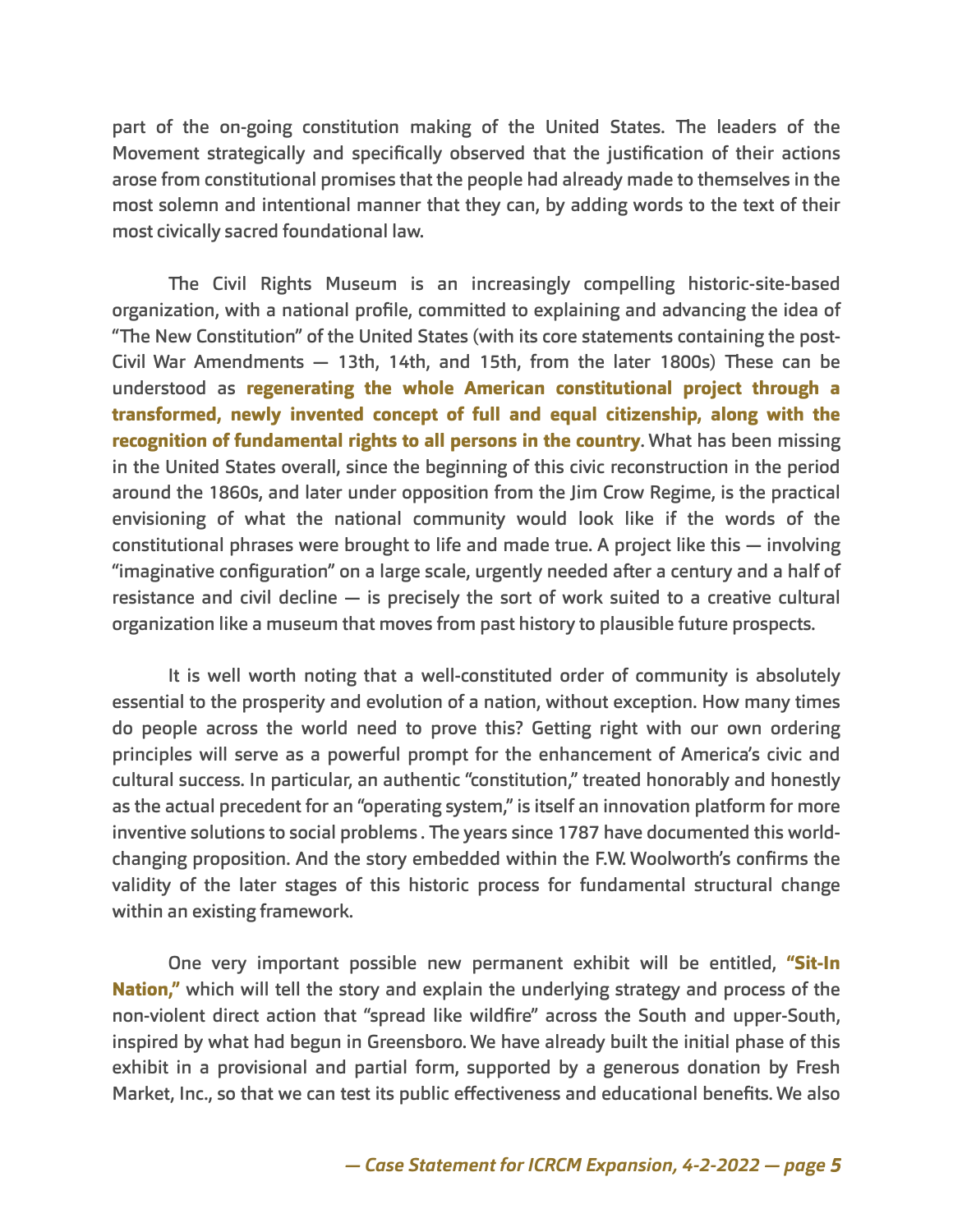anticipate a potential, exciting new permanent exhibit focused on the theme of **"Civil Rights as a High-Level Form of Sportsmanship,"** as a way to cultivate a broader awareness of the principles of mutually respectful engagement and fairly administered contests in a just society. We will be designing this theme to take advantage of the widespread public fascination with sports conducted according to complex structures of competition, where "playing by the rules of the game" reflects a profound but actually quite ordinary commitment to the "constitutional values" of any common enterprise. At this preliminary stage of development, we may also enlarge the "Civil Rights and Sportsmanship" theme into a curriculum component to be made available to varsity athletes and other students at 15 member universities, as part of a potential collaborative relationship with the Atlantic Coast Conference. This approach would reflect the ICRCM's strategy of coordinating on-site exhibits and related programming with a broader outreach that further advances our community agenda of developing creative projects that continue to "put Greensboro on the map" as a reminder of this community's civil rights character and aspirations.

#### — II. International Dimensions

The second part of the expanded Greensboro institution (likely also under the aegis of the Initiative for The New Constitution) would be a full presentation of the international dimensions of civil rights within nations and the worldwide movement for human rights across nations. (These two concepts need to be kept separate, because they are analytically distinguishable and because keeping them so will help ensure that the two categories can continue to inform and refresh each other.) This will include attentiveness to the ways that internal national civil-rights regimes and movements (like those of the United States) gain from, and give back to, international understandings of enlightened principles that might more productively and fairly govern human affairs.

A newly developed set of **International Exposures Galleries** is tentatively envisioned to complement the existing Permanent Exhibit at the Museum with perspectives on international and cross-national developments in civil and human rights. Our themes for these new galleries would reflect the fact that the Sit-In Movement was not strategized simply to highlight and oppose abuses against the status and treatment of constitutionally equal citizens but also **to bring about a replacement civic world of social inclusion and full political membership**. How have such fundamental shifts been sought and accomplished (or defeated) in other parts of the world, and to what extent has the American precedent influenced them? Has the American agenda for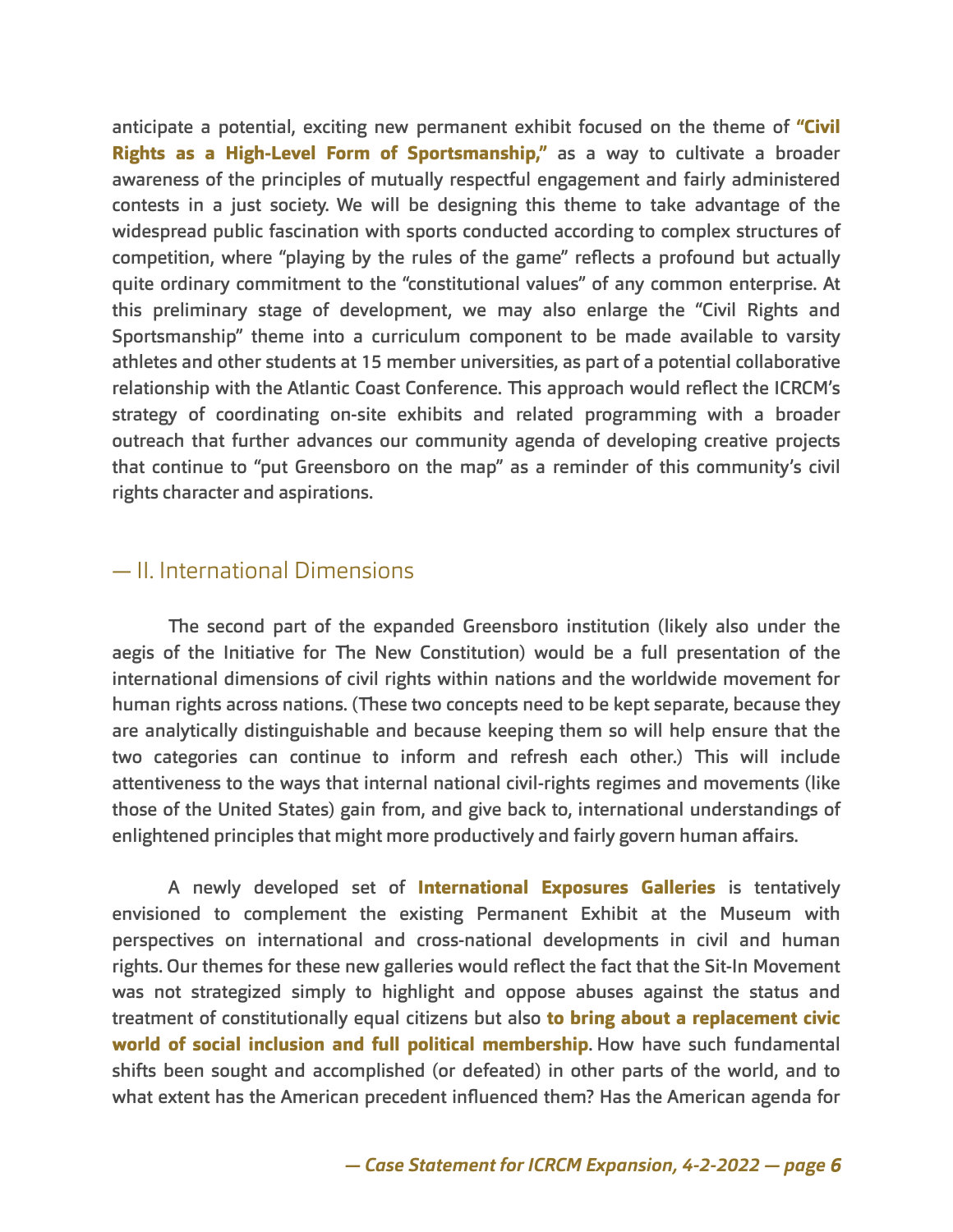civil liberty been influenced in return? Throughout the Museum's expansion, we are committed to establishing a fundamental shift of view that adds an affirmative vision of what we should be *for*, to match a movement opposed to injustices that we must work *against*.

Pursuing this already existing founding theme of the International Civil Rights Center & Museum's mission will lead to regular educational and programmatic operations where the organization comes into full possession of its name. It will also link powerfully with the campaign to have the F.W. Woolworth's included among the national civil-rights properties in the United States that are to be nominated for designation as a "serial" UNESCO World Heritage site. It is with this focus that the theme of the N.C. Piedmont as a densely historical and intensely practical civil rights zone would support programs for this region of the State, with the idea of "international civil rights" geared to attracting multinational conferences and constitutional developments with participants from across the world. This broader orientation of the Museum's focus will complement the region's well-established policy of welcoming residents from other countries and inviting refugees to find safe resettlement and a more secure future.

Unique among the other 15 sites on the official United States Civil Rights Trail (see www.civilrightstrail.com), some of which are currently being considered in the smaller group for the UNESCO nomination, **the ICRCM was founded deliberately as a center of international reach,** understanding that the Sit-In Movement has powerful lessons to teach about the transformative and strategic impact of well-organized non-violent protest against established injustice and conventional practices of invidious discrimination that infringe civil and human rights. We intend to elaborate these lessons further and more systematically, so as to contribute to an international discourse on honoring the dignity of all persons wherever they may live. But such an agenda of outreach and deepening should be reciprocally matched by a sustained influx of understanding about experiences from outside the United States and a broadening of the critical ideas involved, which have the capacity for enhancing civilized values here as well as abroad.

#### — III. Regional Dimensions for Piedmont, North Carolina

Historically, the North Carolina Piedmont has been regarded as a region of progressive moderation (though it may have later receded into something more like a style of going-slow on progress). And, since the beginning of operations in 2010, the ICRCM has served as a hub at any current time for those persons and projects in the area